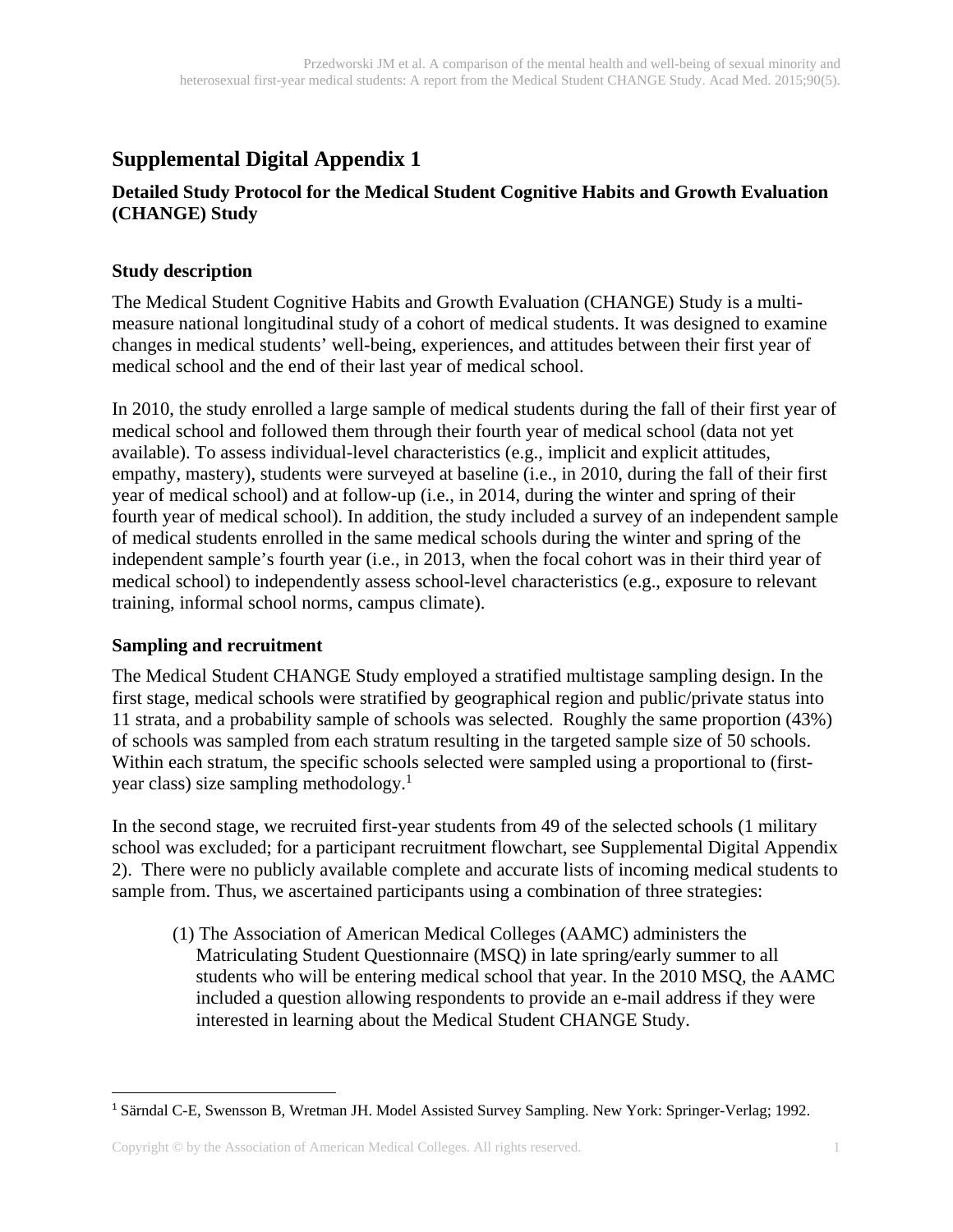- (2) A list of first-year medical students (incomplete) purchased from an AMA licensed vendor.
- (3) Students contacted us as a result of a referral (snowball) sampling strategy. When students completed the survey they were asked to let other students in their first-year class know about the study. Students who learned of the study through classmate referral contacted us. After we confirmed eligibility and non-duplication, they were sent information about the study.

Students who agreed to participate in the study completed an extensive online survey questionnaire and Implicit Association Tests, described below. The University of Minnesota and Mayo Clinic Institutional Review Boards approved the study. All students who completed the survey received a \$50 incentive for participation.

#### **Data collection**

In order to be eligible for the study, respondents had to be enrolled in their first year at one of the sampled medical schools. Students who met these criteria were sent an initial survey mailing by e-mail or regular mail (or both when both addresses were available) that included a cover letter briefly describing the study, information about the study incentive, and specific instructions for signing into a Web page containing the informed consent form. Students who consented were redirected to an online questionnaire that they advanced through by answering sets of questions placed on consecutive pages. Time spent on each page and total time to questionnaire completion was recorded. Participants who attempted to proceed to a subsequent page without answering all the questions received a pop-up notification, at which point they could choose to either return to the omitted questions or click on a button confirming their decision to skip. This protected participants' right to skip questions while reducing time-saving incentives for doing so.

After students completed the questionnaire, they took two Implicit Associations Tests (IATs). All participants received the race IAT, while half the sample was randomized to the weight IAT and the other half to the sexual orientation IAT. Upon completing the two IATs, participants were directed to a separate secure server where they provided their name and address in order to receive the \$50 incentive. This step both allowed us to identify and eliminate duplicates, as well as re-confirm that respondents sampled through referral met the study eligibility criteria by cross-referencing the information with online school directories. Last, responses were examined for indications of systematic response bias (e.g., clicking the same response option to move rapidly through the questionnaire).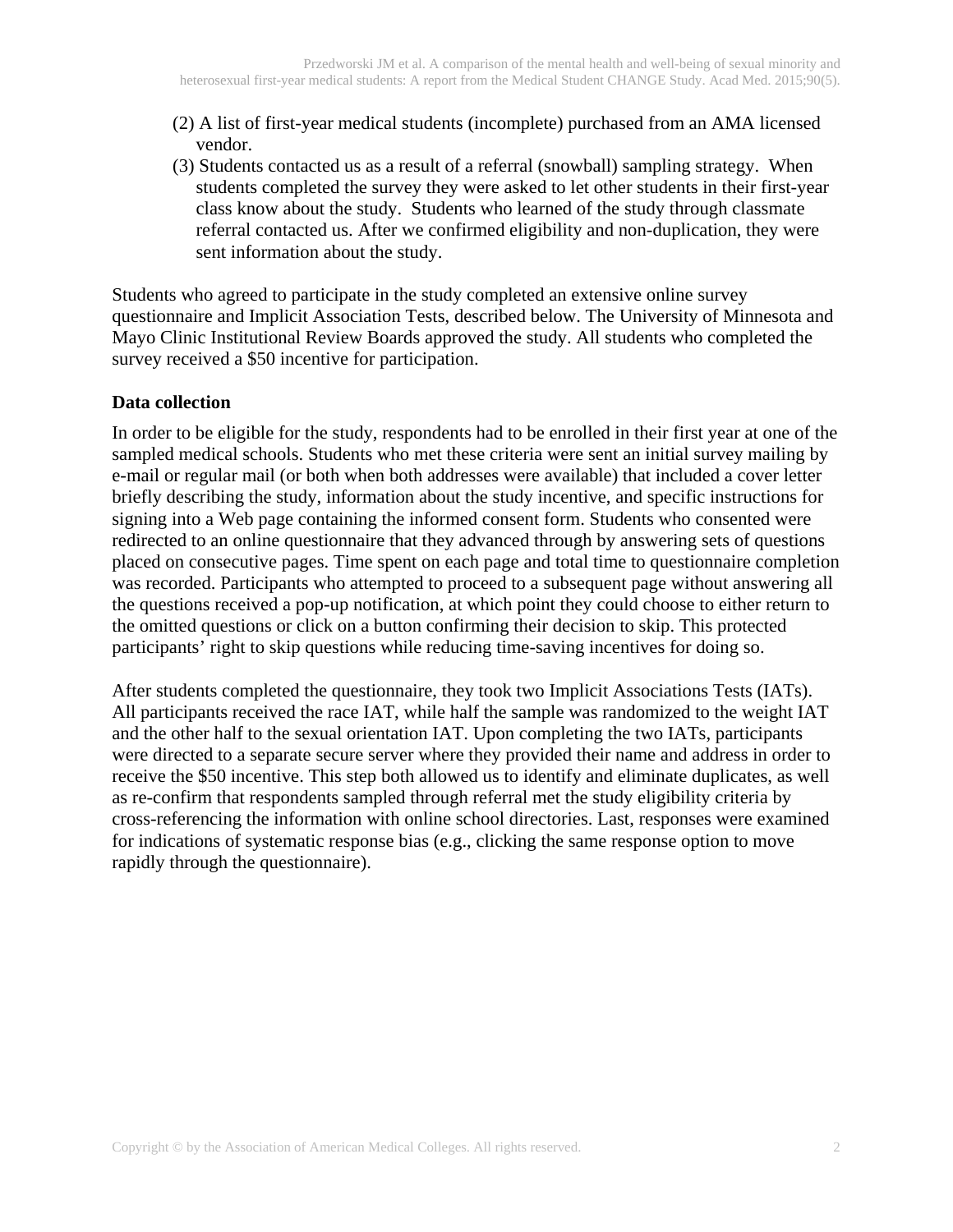# **Supplemental Digital Appendix 2**

#### **The Medical Student CHANGE Study Participant Recruitment Flowcharta**



Abbreviations: CHANGE indicates Cognitive Habits and Growth Evaluation; AAMC, Association of American Medical Colleges; AMA, American Medical Association.

aFor the detailed study protocol, see Supplemental Digital Appendix 1.